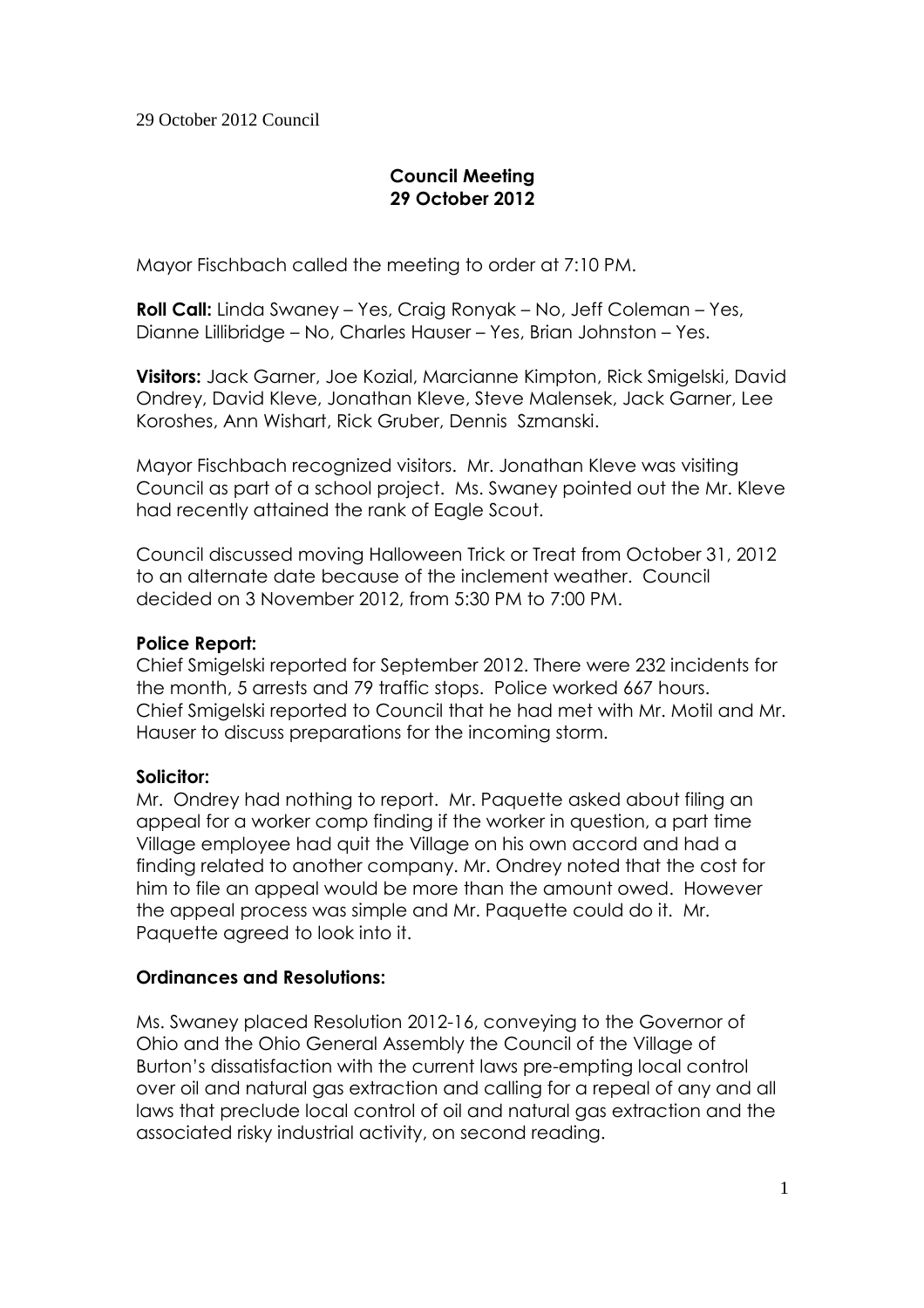#### 29 October 2012 Council

Ms. Swaney placed Ordinance 2246-12, amending section 121.01 of the Codified Ordinances of the Village of Burton to require two council meetings per month unless voted upon at a prior meeting to suspend the next meeting, on second reading.

Ms. Swaney introduced Ordinance 2248-12, authorizing the Mayor and Fiscal Officer of the Village of Burton to enter into an agreement with the Burton Volunteer Fire Department, Inc. for fire and emergency services from January 1 2013 through December 31 201, and placed it on first reading.

Ms. Swaney introduced Ordinance 2249-12, adopting the Interim Annual Appropriation for 2013, and placed it on first reading.

Ms. Swaney introduced Ordinance 2250-12, approve adopt and enact 2012 replacement pages to the Codified Ordinances, and placed it on first reading.

## **Fiscal Officer**

Mr. Paquette asked Council for any comments on the Interim Budget and explained that the interim budget was only about a third of the proposed final 2013 budget, just enough to carry operations over into the new year.

Mr. Paquette asked for a motion to pay approved bills. Mr. Johnston moved to approve payment and Ms. Swaney seconded the motion. By voice vote, motion passed.

Mr. Paquette asked for comments or a motion to accept the minutes of 27 September 2012. Mr. Johnston moved to accept the minutes as written. Ms. Swaney seconded the motion. By voice vote, motion passed.

Mr. Johnston moved to accept the minutes of 15 October 2012 as written, and Mr. Coleman seconded the motion. By voice vote, motion passed.

Mr. Coleman moved to accept the minutes of 22 October 2012 as written and Mr. Johnston seconded the motion. By voice vote, motion passed.

### **Mayors Report:**

Mayor Fischbach reported that the Village was prepared for the coming inclement weather.

### **Old Business:**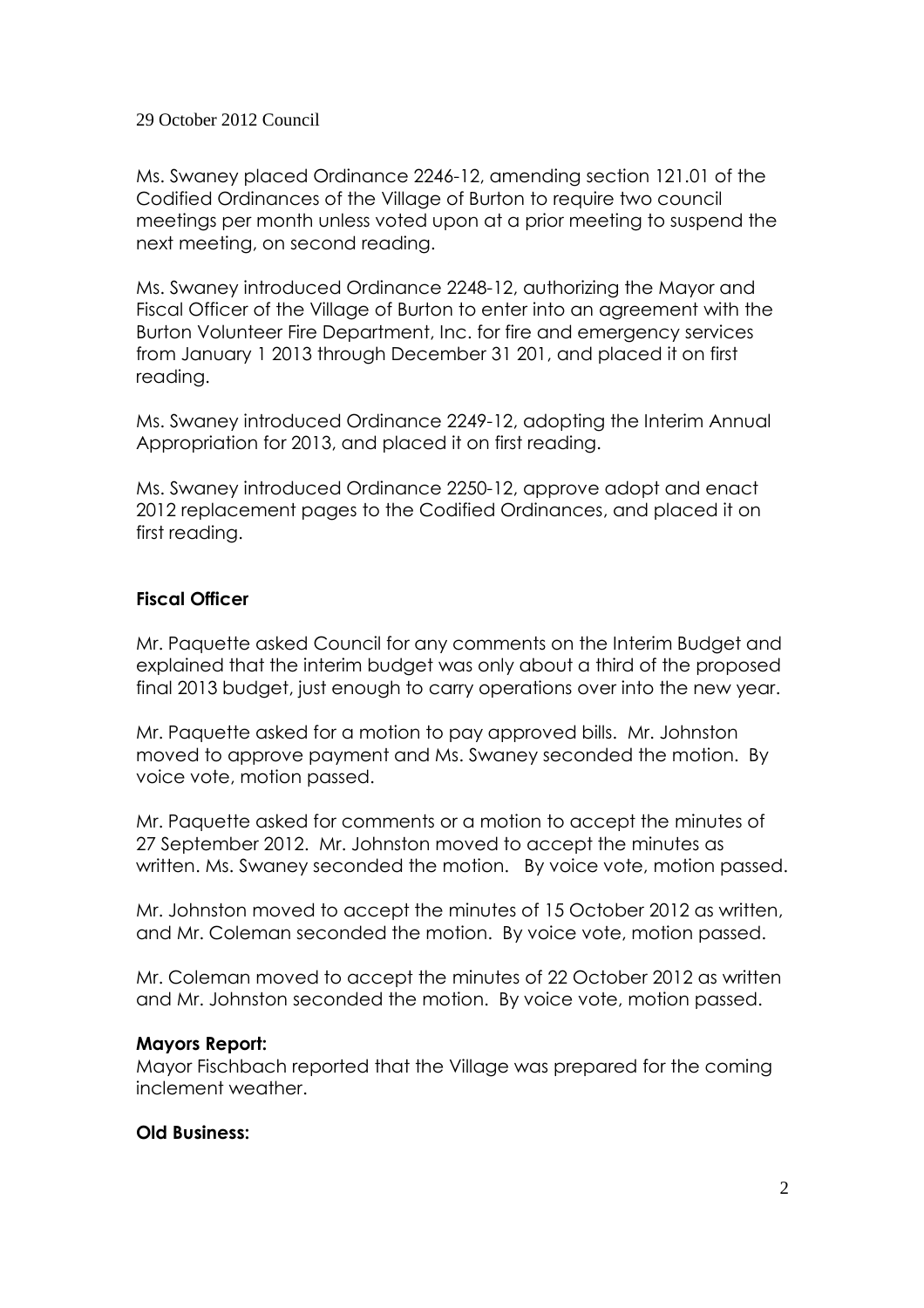### 29 October 2012 Council

Mayor Fischbach introduced the topic of selecting a new zoning inspector and noted that there were three prospective applicants at the meeting. Mayor Fischbach asked each to stand up and give a brief introduction of themselves to Council.

- 1. Mr. Dennis Szmanski, stated that he was a retired electrical engineer living in Middlefield OH. Mr. Szmanski was also a teacher and a real estate agent. He noted that he had retired from those professions also. He had not had a current realtor's license for over a year. Mr. Johnston asked about his availability during the day. Mr. Szmanski replied that he was available most days due to his retired status.
- 2. Mr. Rick Gruber introduced himself as a 40 plus year resident of Burton Township. He stated that he worked in Solon as a mechanical engineer and project manager. A recent empty nester parent, Mr. Gruber was looking to expand his role in the community. When asked, Mr. Gruber stated that he usually worked 8 to 5 during the week but would make time as needed.
- 3. Mr. Steve Malensek introduced himself as a 23 year resident of the Village. Mr. Malensek has a job as a construction contractor – home maintenance contractor. His job is flexible enough so that could arrange time off during the day as needed for the job. Mr. Coleman asked all three if they had any problems with meeting with other local zoning inspectors to get tips and brainstorm problems. All three said they did not.

### **New Business:**

Chief Smigelski, reported that the new cab and chassis for the street department was complete. Chief Smigelski asked for a motion to obligate the Village for \$8,500 to put on a truck bed and lights on the new truck. Mr. Hauser moved to allow Chief Smigelski to purchase a truck bed and lighting for the new street truck. Mr. Coleman seconded the motion. Roll Call: Charles Hauser – Yes, Jeff Coleman – Yes, Linda Swaney – Yes, Brian Johnston – Yes. Motion is adopted. Mr. Paquette will provide a purchase order.

Chief Smigelski also recommended to Council that the v-plow, currently on Govdeals auctions, be removed from the auction and re auctioned as part of the total package of the 2002 Street dump truck. Council agreed, Mr. Paquette will withdraw the v plow from auction.

Mr. Coleman moved to enter executive session to discuss personnel issues. Mr. Hauser seconded the motion. Roll Call: Jeff Coleman – Yes, Charles Hauser – yes, Brian Johnston – Yes, Linda Swaney – Yes. Council entered executive session at 7:55 PM.